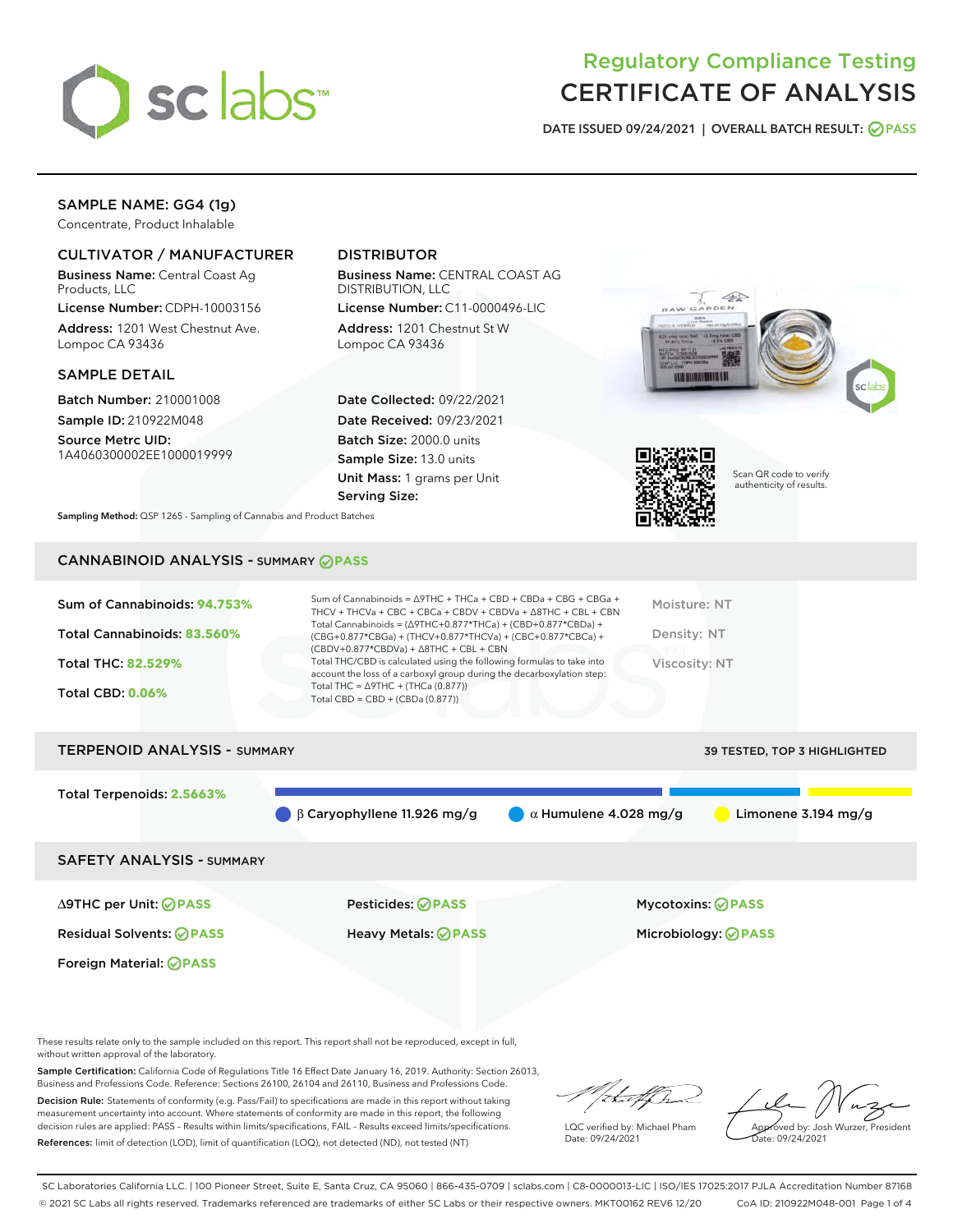



GG4 (1G) | DATE ISSUED 09/24/2021 | OVERALL BATCH RESULT: 2 PASS

### CANNABINOID TEST RESULTS - 09/24/2021 2 PASS

Tested by high-performance liquid chromatography with diode-array detection (HPLC-DAD). **Method:** QSP 1157 - Analysis of Cannabinoids by HPLC-DAD

TOTAL CANNABINOIDS: **83.560%** Total Cannabinoids (Total THC) + (Total CBD) +

(Total CBG) + (Total THCV) + (Total CBC) + (Total CBDV) + ∆8THC + CBL + CBN

TOTAL THC: **82.529%** Total THC (∆9THC+0.877\*THCa)

TOTAL CBD: **0.06%**

Total CBD (CBD+0.877\*CBDa)

TOTAL CBG: 0.5% Total CBG (CBG+0.877\*CBGa)

TOTAL THCV: 0.248% Total THCV (THCV+0.877\*THCVa)

TOTAL CBC: 0.223% Total CBC (CBC+0.877\*CBCa)

TOTAL CBDV: ND Total CBDV (CBDV+0.877\*CBDVa)

| <b>COMPOUND</b>  | LOD/LOQ<br>(mg/g)          | <b>MEASUREMENT</b><br><b>UNCERTAINTY</b><br>(mg/g) | <b>RESULT</b><br>(mg/g) | <b>RESULT</b><br>(%) |
|------------------|----------------------------|----------------------------------------------------|-------------------------|----------------------|
| <b>THCa</b>      | 0.05/0.14                  | ±23.086                                            | 898.30                  | 89.830               |
| <b>A9THC</b>     | 0.06 / 0.26                | ±1.289                                             | 37.48                   | 3.748                |
| <b>CBGa</b>      | 0.1 / 0.2                  | ±0.30                                              | 5.7                     | 0.57                 |
| <b>THCVa</b>     | 0.07/0.20                  | ±0.135                                             | 2.83                    | 0.283                |
| <b>CBCa</b>      | 0.07/0.28                  | ±0.124                                             | 2.54                    | 0.254                |
| <b>CBDa</b>      | 0.02/0.19                  | ±0.020                                             | 0.68                    | 0.068                |
| $\triangle$ 8THC | 0.1/0.4                    | N/A                                                | <b>ND</b>               | <b>ND</b>            |
| <b>THCV</b>      | 0.1/0.2                    | N/A                                                | <b>ND</b>               | <b>ND</b>            |
| <b>CBD</b>       | 0.07/0.29                  | N/A                                                | <b>ND</b>               | <b>ND</b>            |
| <b>CBDV</b>      | 0.04 / 0.15                | N/A                                                | <b>ND</b>               | <b>ND</b>            |
| <b>CBDVa</b>     | 0.03/0.53                  | N/A                                                | <b>ND</b>               | <b>ND</b>            |
| <b>CBG</b>       | 0.06/0.19                  | N/A                                                | <b>ND</b>               | <b>ND</b>            |
| <b>CBL</b>       | 0.06 / 0.24                | N/A                                                | <b>ND</b>               | <b>ND</b>            |
| <b>CBN</b>       | 0.1/0.3                    | N/A                                                | <b>ND</b>               | <b>ND</b>            |
| <b>CBC</b>       | 0.2 / 0.5                  | N/A                                                | <b>ND</b>               | <b>ND</b>            |
|                  | <b>SUM OF CANNABINOIDS</b> |                                                    | 947.53 mg/g             | 94.753%              |

**UNIT MASS: 1 grams per Unit**

| ∆9THC per Unit                        | 1120 per-package limit     | 37.48 mg/unit<br><b>PASS</b> |
|---------------------------------------|----------------------------|------------------------------|
| <b>Total THC per Unit</b>             |                            | 825.29 mg/unit               |
| <b>CBD per Unit</b>                   |                            | <b>ND</b>                    |
| <b>Total CBD per Unit</b>             |                            | $0.60$ mg/unit               |
| Sum of Cannabinoids<br>per Unit       |                            | 947.53 mg/unit               |
| <b>Total Cannabinoids</b><br>per Unit |                            | 835.60 mg/unit               |
| <b>MOISTURE TEST RESULT</b>           | <b>DENSITY TEST RESULT</b> | <b>VISCOSITY TEST RESULT</b> |

Not Tested

Not Tested

Not Tested

## TERPENOID TEST RESULTS - 09/24/2021

Terpene analysis utilizing gas chromatography-flame ionization detection (GC-FID). **Method:** QSP 1192 - Analysis of Terpenoids by GC-FID

| <b>COMPOUND</b>         | LOD/LOQ<br>(mg/g) | <b>MEASUREMENT</b><br><b>UNCERTAINTY</b><br>(mg/g) | <b>RESULT</b><br>(mg/g)                         | <b>RESULT</b><br>(%) |
|-------------------------|-------------------|----------------------------------------------------|-------------------------------------------------|----------------------|
| <b>B</b> Caryophyllene  | 0.004 / 0.012     | ±0.4246                                            | 11.926                                          | 1.1926               |
| $\alpha$ Humulene       | 0.009/0.029       | ±0.1293                                            | 4.028                                           | 0.4028               |
| Limonene                | 0.005 / 0.016     | ±0.0457                                            | 3.194                                           | 0.3194               |
| <b>Myrcene</b>          | 0.008 / 0.025     | ±0.0182                                            | 1.413                                           | 0.1413               |
| $\alpha$ Bisabolol      | 0.008 / 0.026     | ±0.0703                                            | 1.316                                           | 0.1316               |
| Linalool                | 0.009 / 0.032     | ±0.0300                                            | 0.790                                           | 0.0790               |
| Terpinolene             | 0.008 / 0.026     | ±0.0099                                            | 0.484                                           | 0.0484               |
| Terpineol               | 0.016 / 0.055     | ±0.0276                                            | 0.450                                           | 0.0450               |
| Fenchol                 | 0.010 / 0.034     | ±0.0161                                            | 0.416                                           | 0.0416               |
| Nerolidol               | 0.009 / 0.028     | ±0.0230                                            | 0.365                                           | 0.0365               |
| $\beta$ Pinene          | 0.004 / 0.014     | ±0.0040                                            | 0.350                                           | 0.0350               |
| trans-β-Farnesene       | 0.008 / 0.025     | ±0.0080                                            | 0.225                                           | 0.0225               |
| $\alpha$ Pinene         | 0.005 / 0.017     | ±0.0015                                            | 0.179                                           | 0.0179               |
| Caryophyllene<br>Oxide  | 0.010 / 0.033     | ±0.0082                                            | 0.178                                           | 0.0178               |
| Ocimene                 | 0.011 / 0.038     | ±0.0051                                            | 0.159                                           | 0.0159               |
| <b>Borneol</b>          | 0.005 / 0.016     | ±0.0052                                            | 0.123                                           | 0.0123               |
| Camphene                | 0.005 / 0.015     | ±0.0006                                            | 0.048                                           | 0.0048               |
| Geraniol                | 0.002 / 0.007     | ±0.0008                                            | 0.019                                           | 0.0019               |
| $\alpha$ Terpinene      | 0.005 / 0.017     | N/A                                                | <loq< th=""><th><loq< th=""></loq<></th></loq<> | <loq< th=""></loq<>  |
| $\gamma$ Terpinene      | 0.006 / 0.018     | N/A                                                | <loq< th=""><th><loq< th=""></loq<></th></loq<> | <loq< th=""></loq<>  |
| Fenchone                | 0.009 / 0.028     | N/A                                                | <loq< th=""><th><loq< th=""></loq<></th></loq<> | <loq< th=""></loq<>  |
| Nerol                   | 0.003 / 0.011     | N/A                                                | <loq< th=""><th><loq< th=""></loq<></th></loq<> | <loq< th=""></loq<>  |
| Citronellol             | 0.003 / 0.010     | N/A                                                | <loq< th=""><th><loq< th=""></loq<></th></loq<> | <loq< th=""></loq<>  |
| Sabinene                | 0.004 / 0.014     | N/A                                                | ND                                              | <b>ND</b>            |
| $\alpha$ Phellandrene   | 0.006 / 0.020     | N/A                                                | ND                                              | <b>ND</b>            |
| 3 Carene                | 0.005 / 0.018     | N/A                                                | <b>ND</b>                                       | <b>ND</b>            |
| p-Cymene                | 0.005 / 0.016     | N/A                                                | ND                                              | <b>ND</b>            |
| Eucalyptol              | 0.006 / 0.018     | N/A                                                | ND                                              | <b>ND</b>            |
| Sabinene Hydrate        | 0.006 / 0.022     | N/A                                                | <b>ND</b>                                       | <b>ND</b>            |
| (-)-Isopulegol          | 0.005 / 0.016     | N/A                                                | <b>ND</b>                                       | <b>ND</b>            |
| Camphor                 | 0.006 / 0.019     | N/A                                                | ND                                              | <b>ND</b>            |
| Isoborneol              | 0.004 / 0.012     | N/A                                                | <b>ND</b>                                       | ND                   |
| Menthol                 | 0.008 / 0.025     | N/A                                                | ND                                              | <b>ND</b>            |
| R-(+)-Pulegone          | 0.003 / 0.011     | N/A                                                | ND                                              | <b>ND</b>            |
| <b>Geranyl Acetate</b>  | 0.004 / 0.014     | N/A                                                | ND                                              | ND                   |
| $\alpha$ Cedrene        | 0.005 / 0.016     | N/A                                                | ND                                              | ND                   |
| Valencene               | 0.009 / 0.030     | N/A                                                | <b>ND</b>                                       | <b>ND</b>            |
| Guaiol                  | 0.009 / 0.030     | N/A                                                | ND                                              | ND                   |
| Cedrol                  | 0.008 / 0.027     | N/A                                                | <b>ND</b>                                       | <b>ND</b>            |
| <b>TOTAL TERPENOIDS</b> |                   |                                                    | 25.663 mg/g                                     | 2.5663%              |

SC Laboratories California LLC. | 100 Pioneer Street, Suite E, Santa Cruz, CA 95060 | 866-435-0709 | sclabs.com | C8-0000013-LIC | ISO/IES 17025:2017 PJLA Accreditation Number 87168 © 2021 SC Labs all rights reserved. Trademarks referenced are trademarks of either SC Labs or their respective owners. MKT00162 REV6 12/20 CoA ID: 210922M048-001 Page 2 of 4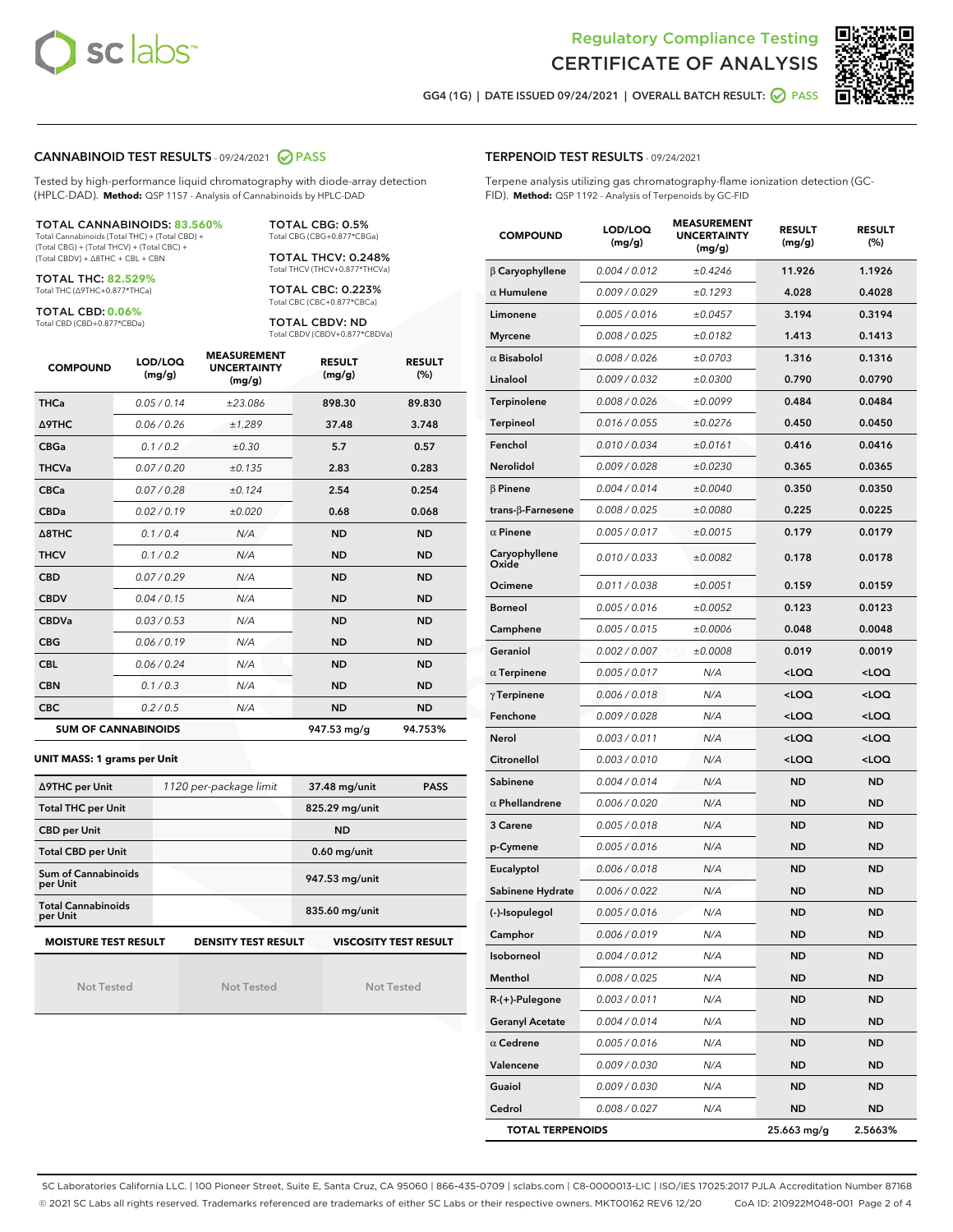



GG4 (1G) | DATE ISSUED 09/24/2021 | OVERALL BATCH RESULT: 2 PASS

## CATEGORY 1 PESTICIDE TEST RESULTS - 09/24/2021 2 PASS

Pesticide and plant growth regulator analysis utilizing high-performance liquid chromatography-mass spectrometry (HPLC-MS) or gas chromatography-mass spectrometry (GC-MS). \*GC-MS utilized where indicated. **Method:** QSP 1212 - Analysis of Pesticides and Mycotoxins by LC-MS or QSP 1213 - Analysis of Pesticides by GC-MS

| <b>COMPOUND</b>             | LOD/LOQ<br>$(\mu g/g)$ | <b>ACTION</b><br><b>LIMIT</b><br>$(\mu g/g)$ | <b>MEASUREMENT</b><br><b>UNCERTAINTY</b><br>$(\mu g/g)$ | <b>RESULT</b><br>$(\mu g/g)$ | <b>RESULT</b> |
|-----------------------------|------------------------|----------------------------------------------|---------------------------------------------------------|------------------------------|---------------|
| Aldicarb                    | 0.03 / 0.08            | $\ge$ LOD                                    | N/A                                                     | <b>ND</b>                    | <b>PASS</b>   |
| Carbofuran                  | 0.02 / 0.05            | $\ge$ LOD                                    | N/A                                                     | <b>ND</b>                    | <b>PASS</b>   |
| Chlordane*                  | 0.03 / 0.08            | $\ge$ LOD                                    | N/A                                                     | <b>ND</b>                    | <b>PASS</b>   |
| Chlorfenapyr*               | 0.03/0.10              | $\ge$ LOD                                    | N/A                                                     | <b>ND</b>                    | <b>PASS</b>   |
| Chlorpyrifos                | 0.02 / 0.06            | $\ge$ LOD                                    | N/A                                                     | <b>ND</b>                    | <b>PASS</b>   |
| Coumaphos                   | 0.02 / 0.07            | $\ge$ LOD                                    | N/A                                                     | <b>ND</b>                    | <b>PASS</b>   |
| Daminozide                  | 0.02 / 0.07            | $\ge$ LOD                                    | N/A                                                     | <b>ND</b>                    | <b>PASS</b>   |
| <b>DDVP</b><br>(Dichlorvos) | 0.03/0.09              | $>$ LOD                                      | N/A                                                     | <b>ND</b>                    | <b>PASS</b>   |
| Dimethoate                  | 0.03/0.08              | $\ge$ LOD                                    | N/A                                                     | <b>ND</b>                    | <b>PASS</b>   |
| Ethoprop(hos)               | 0.03 / 0.10            | $>$ LOD                                      | N/A                                                     | <b>ND</b>                    | <b>PASS</b>   |
| Etofenprox                  | 0.02 / 0.06            | $\ge$ LOD                                    | N/A                                                     | <b>ND</b>                    | <b>PASS</b>   |
| Fenoxycarb                  | 0.03/0.08              | $\ge$ LOD                                    | N/A                                                     | <b>ND</b>                    | <b>PASS</b>   |
| Fipronil                    | 0.03/0.08              | $\ge$ LOD                                    | N/A                                                     | <b>ND</b>                    | <b>PASS</b>   |
| Imazalil                    | 0.02 / 0.06            | $>$ LOD                                      | N/A                                                     | <b>ND</b>                    | <b>PASS</b>   |
| <b>Methiocarb</b>           | 0.02 / 0.07            | $\ge$ LOD                                    | N/A                                                     | <b>ND</b>                    | <b>PASS</b>   |
| Methyl<br>parathion         | 0.03/0.10              | $\ge$ LOD                                    | N/A                                                     | <b>ND</b>                    | <b>PASS</b>   |
| <b>Mevinphos</b>            | 0.03/0.09              | $\ge$ LOD                                    | N/A                                                     | <b>ND</b>                    | <b>PASS</b>   |
| Paclobutrazol               | 0.02 / 0.05            | $>$ LOD                                      | N/A                                                     | <b>ND</b>                    | <b>PASS</b>   |
| Propoxur                    | 0.03/0.09              | $\ge$ LOD                                    | N/A                                                     | <b>ND</b>                    | <b>PASS</b>   |
| Spiroxamine                 | 0.03/0.08              | $\ge$ LOD                                    | N/A                                                     | <b>ND</b>                    | <b>PASS</b>   |
| Thiacloprid                 | 0.03/0.10              | $\ge$ LOD                                    | N/A                                                     | <b>ND</b>                    | <b>PASS</b>   |

#### CATEGORY 2 PESTICIDE TEST RESULTS - 09/24/2021 @ PASS

| <b>COMPOUND</b>          | LOD/LOO<br>$(\mu g/g)$ | <b>ACTION</b><br>LIMIT<br>$(\mu g/g)$ | <b>MEASUREMENT</b><br><b>UNCERTAINTY</b><br>$(\mu g/g)$ | <b>RESULT</b><br>$(\mu g/g)$ | <b>RESULT</b> |  |
|--------------------------|------------------------|---------------------------------------|---------------------------------------------------------|------------------------------|---------------|--|
| Abamectin                | 0.03/0.10              | 0.1                                   | N/A                                                     | <b>ND</b>                    | <b>PASS</b>   |  |
| Acephate                 | 0.02/0.07              | 0.1                                   | N/A                                                     | <b>ND</b>                    | <b>PASS</b>   |  |
| Acequinocyl              | 0.02/0.07              | 0.1                                   | N/A                                                     | <b>ND</b>                    | <b>PASS</b>   |  |
| Acetamiprid              | 0.02 / 0.05            | 0.1                                   | N/A                                                     | <b>ND</b>                    | <b>PASS</b>   |  |
| Azoxystrobin             | 0.02/0.07              | 0.1                                   | N/A                                                     | <b>ND</b>                    | <b>PASS</b>   |  |
| <b>Bifenazate</b>        | 0.01 / 0.04            | 0.1                                   | N/A                                                     | <b>ND</b>                    | <b>PASS</b>   |  |
| <b>Bifenthrin</b>        | 0.02 / 0.05            | 3                                     | N/A                                                     | <b>ND</b>                    | <b>PASS</b>   |  |
| <b>Boscalid</b>          | 0.03/0.09              | 0.1                                   | N/A                                                     | <b>ND</b>                    | <b>PASS</b>   |  |
| Captan                   | 0.19/0.57              | 0.7                                   | N/A                                                     | <b>ND</b>                    | <b>PASS</b>   |  |
| Carbaryl                 | 0.02/0.06              | 0.5                                   | N/A                                                     | <b>ND</b>                    | <b>PASS</b>   |  |
| Chlorantranilip-<br>role | 0.04/0.12              | 10                                    | N/A                                                     | <b>ND</b>                    | <b>PASS</b>   |  |
| Clofentezine             | 0.03/0.09              | 0.1                                   | N/A                                                     | <b>ND</b>                    | <b>PASS</b>   |  |

## CATEGORY 2 PESTICIDE TEST RESULTS - 09/24/2021 continued

| <b>COMPOUND</b>               | LOD/LOQ<br>(µg/g) | <b>ACTION</b><br>LIMIT<br>$(\mu g/g)$ | <b>MEASUREMENT</b><br><b>UNCERTAINTY</b><br>(µg/g) | <b>RESULT</b><br>(µg/g) | <b>RESULT</b> |
|-------------------------------|-------------------|---------------------------------------|----------------------------------------------------|-------------------------|---------------|
| Cyfluthrin                    | 0.12 / 0.38       | 2                                     | N/A                                                | ND                      | <b>PASS</b>   |
| Cypermethrin                  | 0.11 / 0.32       | 1                                     | N/A                                                | ND                      | PASS          |
| Diazinon                      | 0.02 / 0.05       | 0.1                                   | N/A                                                | ND                      | PASS          |
| Dimethomorph                  | 0.03 / 0.09       | 2                                     | N/A                                                | <b>ND</b>               | <b>PASS</b>   |
| Etoxazole                     | 0.02 / 0.06       | 0.1                                   | N/A                                                | ND                      | <b>PASS</b>   |
| Fenhexamid                    | 0.03 / 0.09       | 0.1                                   | N/A                                                | ND                      | <b>PASS</b>   |
| Fenpyroximate                 | 0.02 / 0.06       | 0.1                                   | N/A                                                | <b>ND</b>               | <b>PASS</b>   |
| Flonicamid                    | 0.03 / 0.10       | 0.1                                   | N/A                                                | <b>ND</b>               | <b>PASS</b>   |
| Fludioxonil                   | 0.03 / 0.10       | 0.1                                   | N/A                                                | <b>ND</b>               | <b>PASS</b>   |
| Hexythiazox                   | 0.02 / 0.07       | 0.1                                   | N/A                                                | <b>ND</b>               | PASS          |
| Imidacloprid                  | 0.04 / 0.11       | 5                                     | N/A                                                | <b>ND</b>               | <b>PASS</b>   |
| Kresoxim-methyl               | 0.02 / 0.07       | 0.1                                   | N/A                                                | ND                      | <b>PASS</b>   |
| Malathion                     | 0.03 / 0.09       | 0.5                                   | N/A                                                | <b>ND</b>               | <b>PASS</b>   |
| Metalaxyl                     | 0.02 / 0.07       | $\overline{c}$                        | N/A                                                | <b>ND</b>               | <b>PASS</b>   |
| Methomyl                      | 0.03 / 0.10       | 1                                     | N/A                                                | ND                      | <b>PASS</b>   |
| Myclobutanil                  | 0.03/0.09         | 0.1                                   | N/A                                                | <b>ND</b>               | <b>PASS</b>   |
| Naled                         | 0.02 / 0.07       | 0.1                                   | N/A                                                | ND                      | <b>PASS</b>   |
| Oxamyl                        | 0.04 / 0.11       | 0.5                                   | N/A                                                | ND                      | <b>PASS</b>   |
| Pentachloronitro-<br>benzene* | 0.03 / 0.09       | 0.1                                   | N/A                                                | ND                      | <b>PASS</b>   |
| Permethrin                    | 0.04/0.12         | 0.5                                   | N/A                                                | <b>ND</b>               | <b>PASS</b>   |
| Phosmet                       | 0.03 / 0.10       | 0.1                                   | N/A                                                | ND                      | PASS          |
| Piperonylbu-<br>toxide        | 0.02 / 0.07       | 3                                     | N/A                                                | <b>ND</b>               | <b>PASS</b>   |
| Prallethrin                   | 0.03 / 0.08       | 0.1                                   | N/A                                                | <b>ND</b>               | <b>PASS</b>   |
| Propiconazole                 | 0.02 / 0.07       | 0.1                                   | N/A                                                | ND                      | <b>PASS</b>   |
| Pyrethrins                    | 0.04 / 0.12       | 0.5                                   | N/A                                                | ND                      | PASS          |
| Pyridaben                     | 0.02 / 0.07       | 0.1                                   | N/A                                                | <b>ND</b>               | <b>PASS</b>   |
| Spinetoram                    | 0.02 / 0.07       | 0.1                                   | N/A                                                | ND                      | <b>PASS</b>   |
| Spinosad                      | 0.02 / 0.07       | 0.1                                   | N/A                                                | ND                      | PASS          |
| Spiromesifen                  | 0.02 / 0.05       | 0.1                                   | N/A                                                | <b>ND</b>               | <b>PASS</b>   |
| Spirotetramat                 | 0.02 / 0.06       | 0.1                                   | N/A                                                | ND                      | <b>PASS</b>   |
| Tebuconazole                  | 0.02 / 0.07       | 0.1                                   | N/A                                                | ND                      | <b>PASS</b>   |
| Thiamethoxam                  | 0.03 / 0.10       | 5                                     | N/A                                                | <b>ND</b>               | <b>PASS</b>   |
| Trifloxystrobin               | 0.03 / 0.08       | 0.1                                   | N/A                                                | <b>ND</b>               | <b>PASS</b>   |

SC Laboratories California LLC. | 100 Pioneer Street, Suite E, Santa Cruz, CA 95060 | 866-435-0709 | sclabs.com | C8-0000013-LIC | ISO/IES 17025:2017 PJLA Accreditation Number 87168 © 2021 SC Labs all rights reserved. Trademarks referenced are trademarks of either SC Labs or their respective owners. MKT00162 REV6 12/20 CoA ID: 210922M048-001 Page 3 of 4